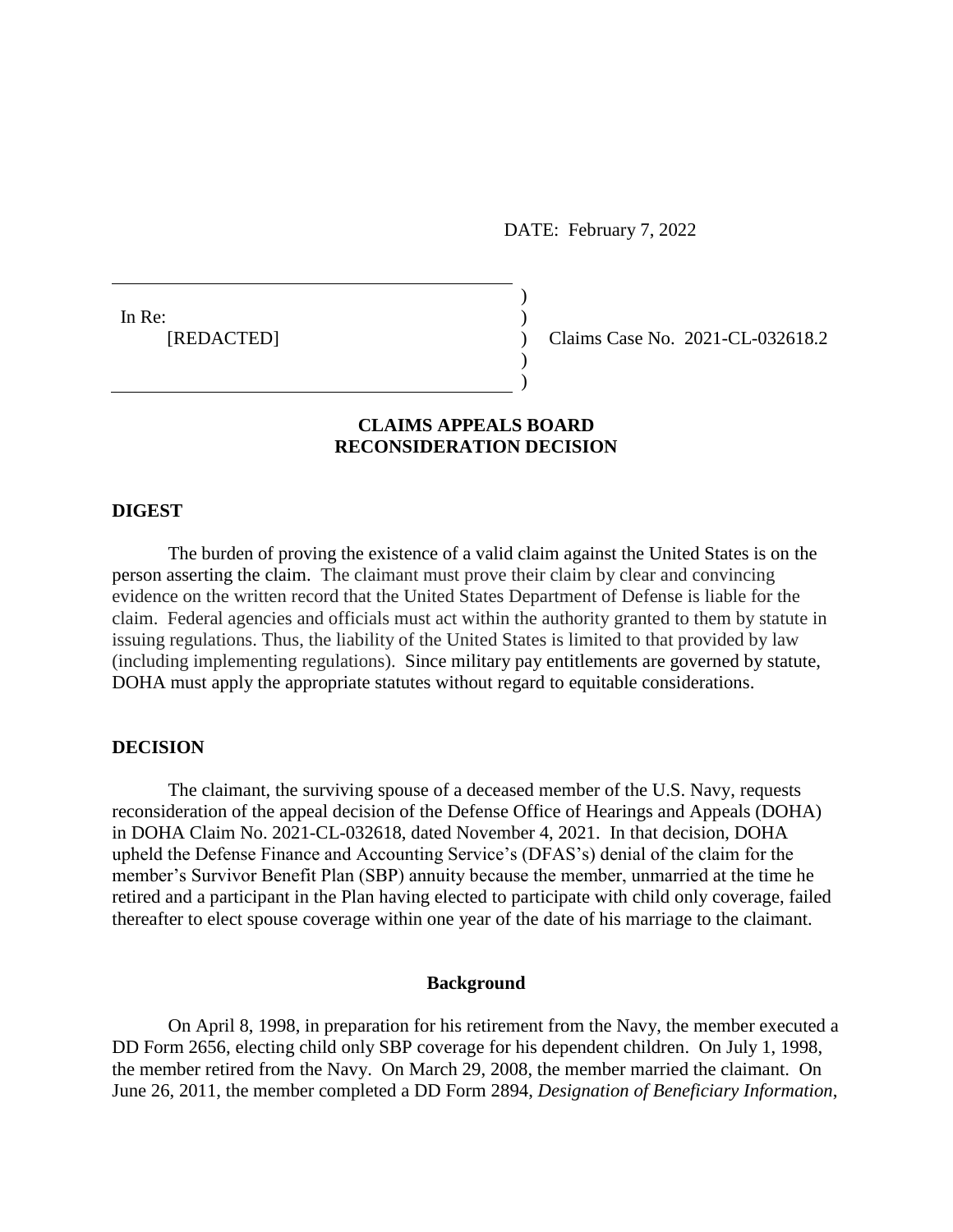requesting that his spouse, the claimant, be designated his beneficiary for 100% of his arrears of retired pay (AOP) due to him as a retired member on the date of his death. The member paid SBP premiums for child coverage from his retired pay from 1998 until 2012, when his youngest child turned 22 years old.

The member died on April 17, 2020. The claimant claimed the SBP annuity as the member's surviving spouse. On May 22, 2020, DFAS denied the claim because the member had not elected spouse SBP coverage within one year of the marriage. In the claimant's own appeal and rebuttal (filed through her attorney), she suggested that the member's failure to elect her as his spouse SBP beneficiary may have been due to mental impairment arising from post-traumatic stress disorder.

In the appeal decision, the DOHA attorney examiner upheld DFAS's denial of the claim. He explained that when the member retired, he was not married and had only elected SBP coverage for his dependent children. When he married the claimant, he had one year from the date of the marriage to elect spouse SBP coverage for her. Since the member failed to do so, the claim for the SBP annuity was not payable under statute and regulations. The attorney examiner further advised the claimant may have other available remedies that rest outside of DOHA. First, under [10 U.S.C. § 1454,](https://1.next.westlaw.com/Link/Document/FullText?findType=L&pubNum=1000546&cite=10USCAS1454&originatingDoc=I3391ff1d4ff411e798dc8b09b4f043e0&refType=LQ&originationContext=document&transitionType=DocumentItem&contextData=(sc.Search)) the Secretary of the member's service may correct or revoke an SBP election when the Secretary deems it necessary to correct an administrative error. Second, under [10 U.S.C. § 1552,](https://1.next.westlaw.com/Link/Document/FullText?findType=L&pubNum=1000546&cite=10USCAS1552&originatingDoc=I3391ff1d4ff411e798dc8b09b4f043e0&refType=LQ&originationContext=document&transitionType=DocumentItem&contextData=(sc.Search)) the Secretary, acting through a correction board, may correct a member's record when the Secretary considers it necessary to correct an error or remove an injustice.

In the claimant's reconsideration request, her attorney states that the DOHA attorney examiner arbitrarily stated that DOHA could not consider equitable arguments to support the claim for the SBP annuity. He stated that the attorney examiner erred when he stated DOHA had no equitable authority beyond the failure to examine whether or not the member executed his election for spouse coverage under statute and regulation. He cites DOHA Claims Appeals Board decision in DOHA Claims Case No. 2013-CL-052301.3 (August 21, 2015). He states that in that case, DOHA considered a claim by Ri3 Consultant, LLC, for equitable relief in the form of a quasi contract and *quantum meruit* claim. He states that while DOHA denied Ri3 Consultant's claim on the facts, DOHA clearly stated that it could consider it as an equitable claim and the equitable arguments to support it.

#### **Discussion**

In 1996 Congress transferred the authority once held by the Comptroller General of the United States (General Accounting Office, now the Government Accountability Office or (GAO)), to settle claims for military pay and allowances, including retired pay and survivor benefits under 31 U.S.C. § 3702(a)(1)(A), to the Director of the Office of Management and Budget (OMB). *See* Section 211 of Public Law No. 104-53, 109 Stat. 514, 535, November 19, 1995. The Director of OMB delegated his authority to the Secretary of Defense effective June 30, 1996. The authority of the Secretary of Defense in this regard was later codified in Section 202(n) of Public Law No. 104-316, 110 Stat. 3826, October 9, 1996. DOHA exercises the authority transferred and delegated to the Secretary of Defense. Under 31 U.S.C.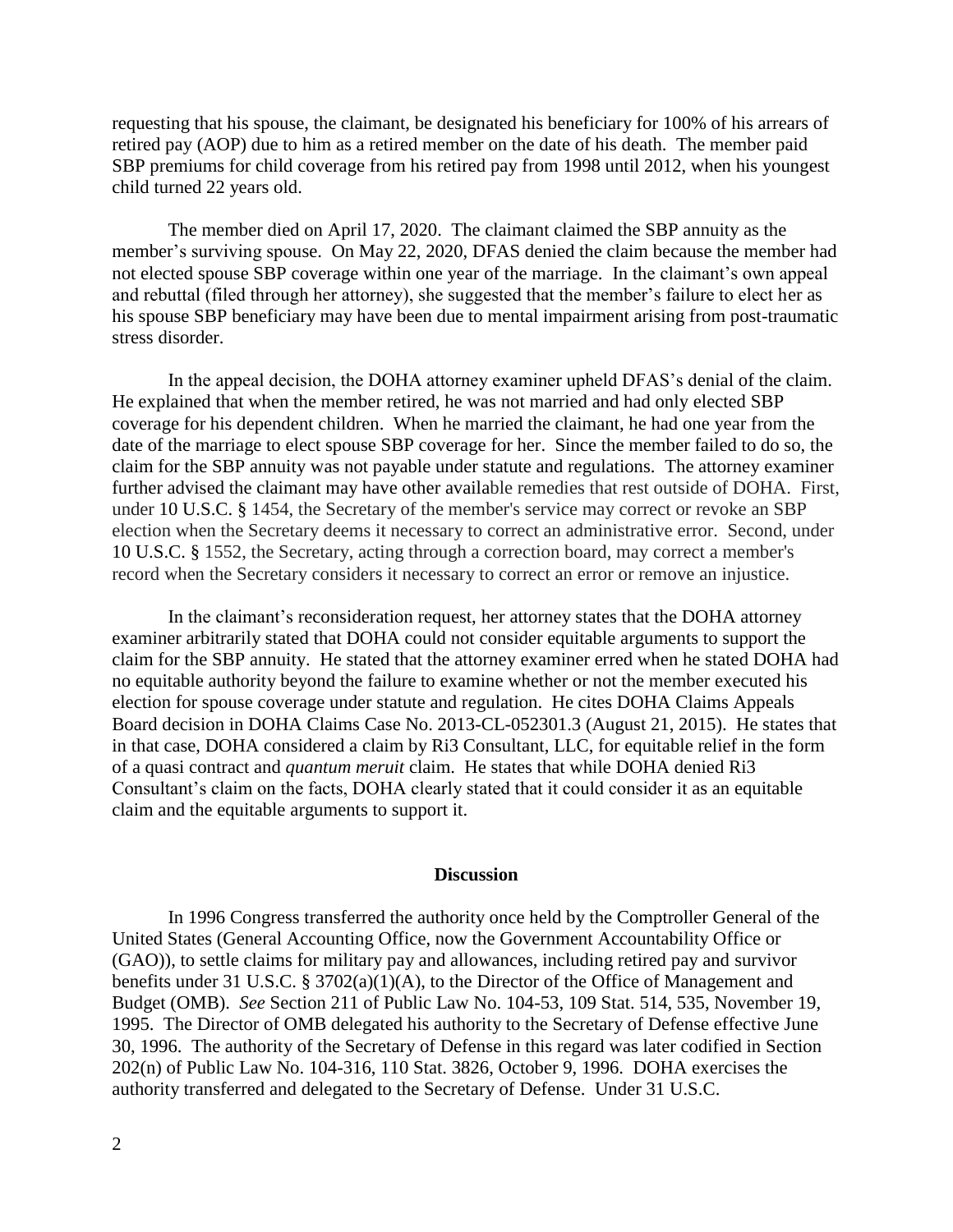$\S 3702(a)(1)$ , DOHA's authority to decide cases such as this is derived from the same authority that provided the Comptroller General the authority to decide such claims. Specifically, under 31 U.S.C. § 3702(a)(1)(A), DOHA settles claims involving uniformed service members' pay, allowances, travel, transportation, payments for unused accrued leave, retired pay, and survivor benefits. The implementing regulation for DOHA's authority is set forth in Department of Defense Instruction 1340.21 (May 12, 2004).

The burden of proving the existence of a valid claim against the United States is on the person asserting the claim. The claimant must prove their claim by clear and convincing evidence on the written record that the United States Department of Defense is liable for the claim. *See* Instruction ¶ E5.7. Federal agencies and officials must act within the authority granted to them by statute in issuing regulations. Thus, the liability of the United States is limited to that provided by law (including implementing regulations).

In the adjudication of cognizable claims under 31 U.S.C. § 3702, it is a well-established rule that a claim may only be allowed for an expense authorized by statute or regulation. *See*  DOHA Claims Case No. 2016-CL-052003.2 (September 27, 2016). When the language of a statute is clear on its face, the plain meaning of the statute will be given effect, and that plain meaning cannot be altered or extended by administrative action. *See* DOHA Claims Case No. 2016-CL-112901.2 (February 2, 2017). Statutory provisions with unambiguous and specific directions may not be interpreted in any manner that will alter or extend their meaning. *See* 71 Comp. Gen. 125 (1991); and 56 Comp. Gen. 943 (1977). The interpretation of a statutory provision and its implementing regulation by those charged with their execution, and the implementation of them by means of a consistent administrative practice, are to be sustained unless shown to be arbitrary, capricious or contrary to law. *See* DOHA Claims Case No. 2011- CL-101402.2 (February 9, 2012).

The SBP, 10 U.S.C. §§ 1447-1455, is an income maintenance program for survivors of retired military members. An unmarried member with a dependent child may elect to participate in SBP when he becomes eligible to receive retired pay. *See* 10 U.S.C. § 1448(a)(2). A member who is not married upon becoming eligible to participate in the plan but who later marries may elect to establish coverage for his spouse pursuant to 10 U.S.C. § 1448(a)(5). That section requires a written election, signed by the member, and received by the Secretary concerned within one year of the marriage. *See* DOHA Claims Case No. 2019-CL-031402.2 (September 24, 2019); and Comptroller General decision B-258328, Feb. 15, 1995.

In 1998 when the member became eligible for retired pay, he was not married and elected child only SBP coverage for his dependent children. In March 2008 he married the claimant. He had one year from the date of his marriage to the claimant to designate her as his spouse SBP beneficiary. There is no record of an election for spouse SBP coverage during the period March 2008 through March 2009. The only evidence contained in the file is the member's designation of the claimant as his AOP beneficiary in 2011. However, a member's designation of his AOP beneficiary is a separate statute and has separate statutory requirements than a member's election of a newly acquired spouse after retirement under the SBP law.